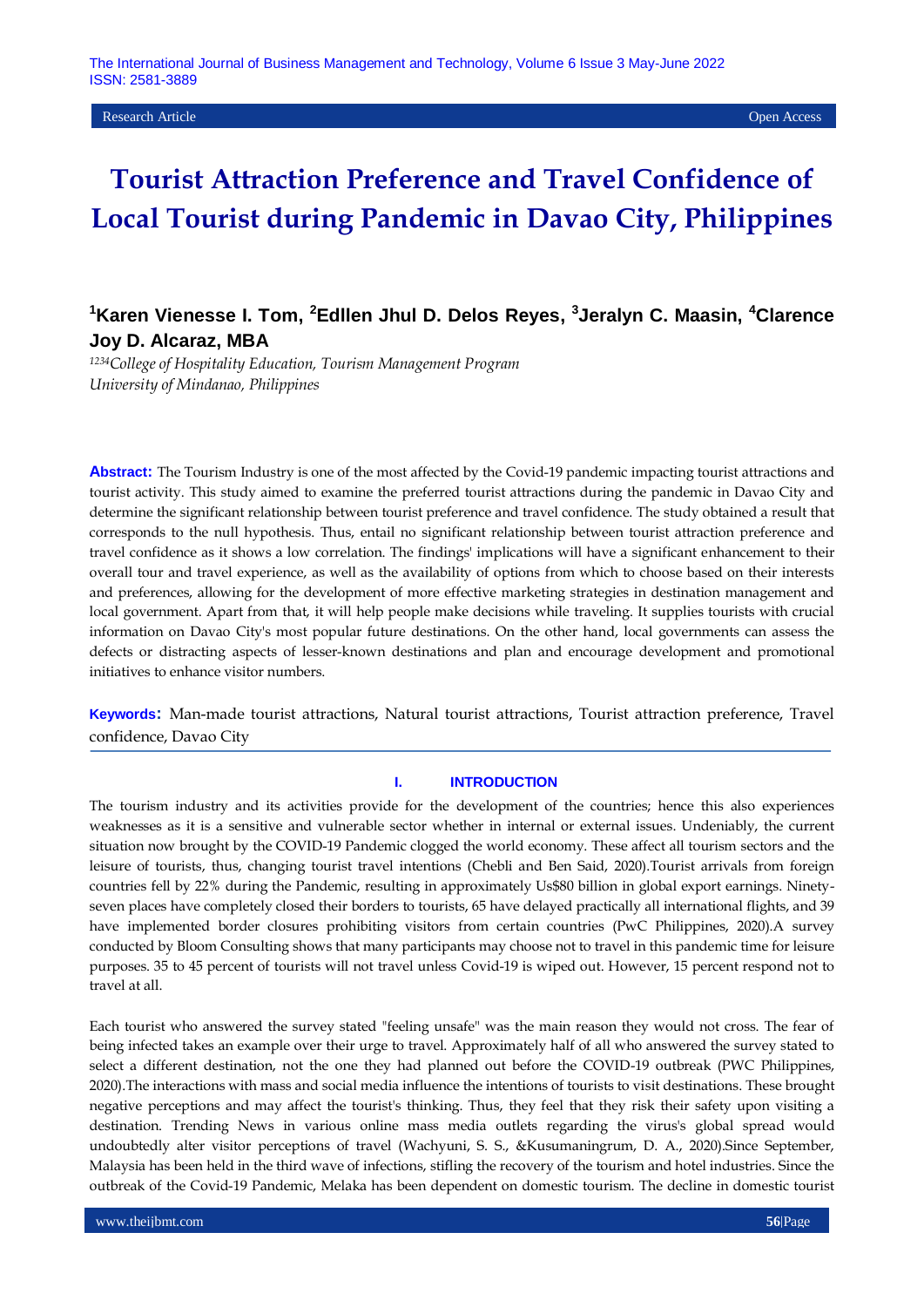arrivals has also impacted budget hotels (Samford, 2020). The Hotel Industry is facing yet another setback in its path to recovery, as the introduction of the CMCO, also known as Conditional Movement Control Order, resulted in massive cancellations of hotel bookings (Malek, 2020).

Additionally, Yap Lip Seng, CEO of the Malaysian Association of Hotels (2020), said that the surge of COVID-19 instances resulted in cancellations at almost all domestic tourism sites. It is also expected to drop further with the introduction of CMCO in Kuala Lumpur, Sabah, Selangor, and Putrajaya. Additionally, according to Socso CEO Mohammed Azman Aziz (2020), As of October 22, the association had received 89,596 notifications of lost jobs, claiming that this represented a rise of 278 percent compared to 2019. He also reported that more than 100,000 Malaysians could be out of employment by the end of the year in the worst-case scenario.

Furthermore, according to MATTA's chief executive, Phua Tai Neng, the increase in COVID-19 cases caused businesses and organizations to close or restrict working hours. He also added that fear of traveling could be the main challenge for the tourism industry, considering that there has been a rise in cases recently. Also, due to the spike in COVID-19 cases, Melaka International Airport, including Penang, will remain closed and is unlikely to resume operation soon (Ahmad, 2020).

A travel study was done in the Philippines from May 15 to 24, 2020, with 732 participants from all 81 provinces. The result of the preferred travel destinations of Filipino travelers is to travel to destinations not far from their homes when quarantine restraints uplift. It shows that 77% of the participants will travel in the domestic area, even with the lack of vaccines. Also, 48% are supposed to travel in the domestic area within six months upon the disappearance of travel restrictions. There are also 26% who want to travel outside the Philippines in this period. 37% of travel preferences indicated travel in nearby countries in China, Japan, Korea, Taiwan, Hongkong, and Macau. In the ASEAN area, namely Singapore, Thailand, Vietnam, Malaysia, Laos, Indonesia, Cambodia, and Brunei, 30% of residents want to travel once travel restrictions are lifted. While most participants prefer travel activities with less face-to-face interaction, these are beach and road trips and staycations. Does their urge to travel during this period or after the lift of quarantine measures lie with their health and safety concerns? On the other side, the study revealed that respondents adhered to health and safety requirements, such as conducting fast COVID-19 testing before departure and presenting a medical certificate before travel (Tabios, 2020).

Another survey conducted by the agency of DOT cites that most Filipino tourists are willing to have an out-of-town adventure amidst the widespread Covid-19 virus. It reveals that 77% of participants elected to travel despite the absence of vaccination, whereas 48% chose to go within six months following the abolition of travel restrictions. Furthermore, the data gathered proposed that domestic tourists contribute most to our industry. Despite this situation, Filipino still save money for leisure and will continue to travel when destinations may open. Moreover, the survey shows that traveling with a small group or having less contact with other tourists is much preferred (Galvez, 2020).Tourists may choose minimal risk to stay just around their countries since Covid-19 is around the corner. Somehow, the urge to travel remains, and their priority is to obey the lockdown guidelines (Collins, Kennard, Broady, & Davey, 2020).

Local Tourism has seen a massive tourism arrival in the past few years. International and domestic airlines were encouraged to open new routes. The city recorded about 2,573,990 tourist arrivals last year; in 2019, it increased by 7.55 percent from 2,393,384 in 2018 (Manila Bulletin, 2020). However, in 2020, there will be a massive outbreak of the COVID-19 virus worldwide, and the tourism industry will be one of the most affected industries during the COVID-19 Pandemic. The Pandemic affected businesses, tourists, and especially employees. Many establishments have been closed due to a decline of tourist bookings. Marco Polo Davao, an icon of Davao, officially closed the hotel on June 15, 2020, and there was a significant impact of this closure to the employees (Business Mirror, 2020). However, according to the City Tourism Office head GeneroseTecson in a conference on May 4, 2020, the Tourism Stakeholders in Davao City tackled the drafting of recovery plan since there is a considerable drop happening in present worldwide caused by COVID-19 pandemic (Manila Bulletin, 2020).

There is a need to know the tourist preference in choosing tourist attractions to provide information from the tourist that is helpful in the recovery of the tourism industry in the future. Tourist motives and behaviors are changeable due to the socio-economic changes (Mihajlović&Koncul, 2016). Thus, there is an urge to know the tourists' needs and wants or preferences during the Pandemic.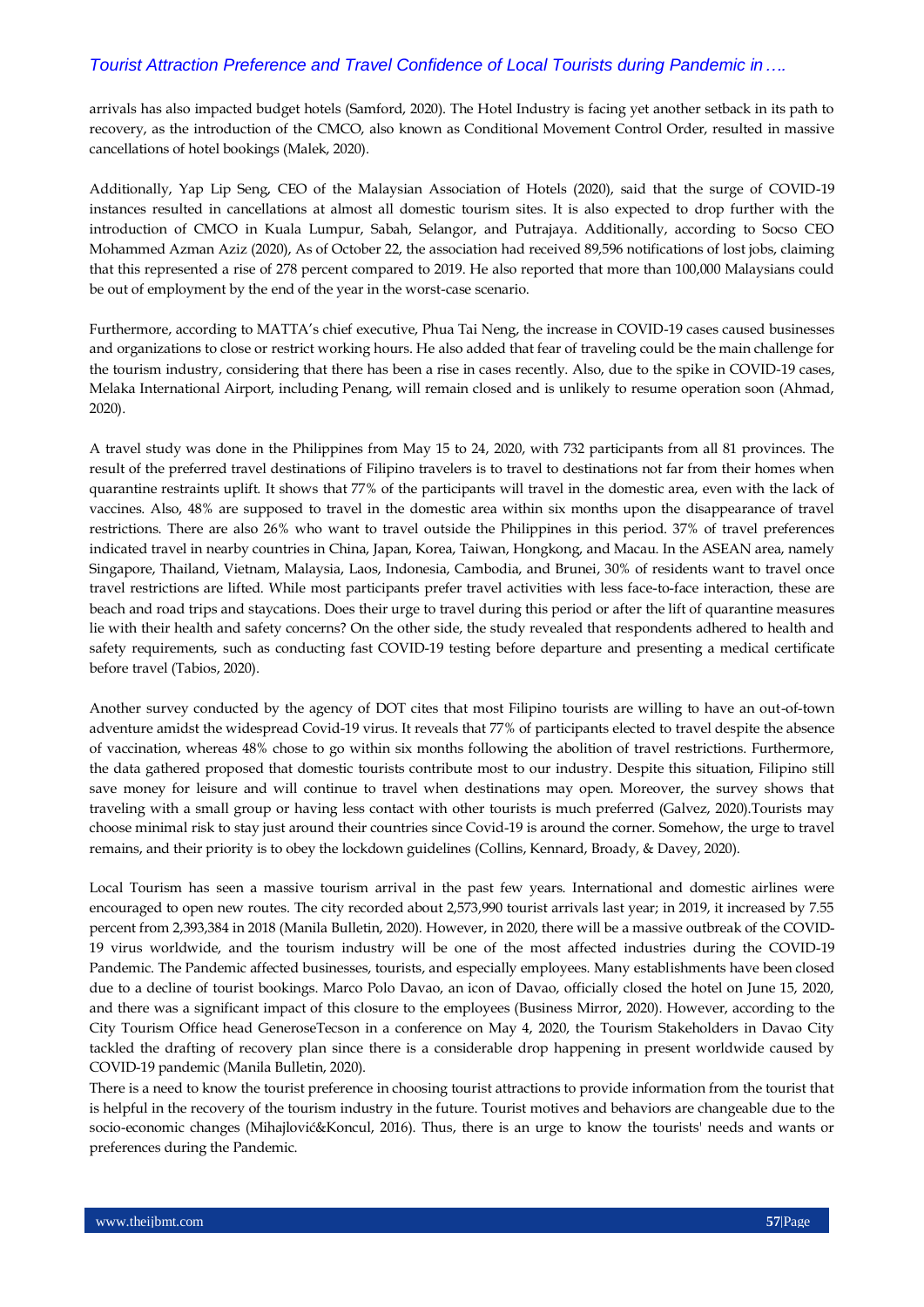### **II. METHODOLOGY**

The study used a descriptive research design. The term "descriptive research" refers to the gathering of data to try to characterize phenomena or populations under investigation (McCombes, 2019). Additionally, as stated on the Luman learning site (2020), a descriptive research strategy is not concerned with establishing causal links between variables or comparing two or more variables. The research's objective is to analyze and quantify the findings compared to some established or postulated criteria (Hubbard, 2015). In this study, the data were collected through an online survey research design enabling the researchers to have an in-depth understanding of the different tourist preferences during Pandemic.This study was quantitative since the research questions seek to gather tourist's attraction preference during this Pandemic. Specifically, an online survey research design was used to determine the preferred tourist attractions of tourists during Pandemic.The research instrument used in this study was a self-made questionnaire since quarantine and technology provides the means for communication. This decision made it possible to conduct a survey with a large number of respondents in a short duration of time. The process of dissemination was through Google Forms.

|   |       | <b>Scale for Travel Confidence</b> |                    |                                                                                              |
|---|-------|------------------------------------|--------------------|----------------------------------------------------------------------------------------------|
|   | Scale | Range                              | <b>Description</b> | Interpretation                                                                               |
| 5 |       | $0.9 - 0.99$                       | Very High          | This means that the respondents<br>strongly agree with the level of travel<br>confidence.    |
| 4 |       | $0.7 - 89$                         | High               | This means that the respondents agree<br>with the level of travel confidence.                |
| 3 |       | $0.5 - 0.69$                       | Neutral            | This means that the respondents<br>moderately agree with the level of<br>travel confidence.  |
| 2 |       | $0.3 - 0.49$                       | Low                | This means that the respondents<br>disagree with the level of travel<br>confidence.          |
|   |       | Below 0.3                          | Very Low           | This means that the respondents<br>strongly disagree with the level of<br>travel confidence. |

Before collecting the data, the protocol in conducting research work was strictly followed: following the panel members' and research adviser's outline presentation and approval of the study questionnaire, the researchers requested authorization to conduct the research. A letter was submitted to the Dean of the College of Hospitality Education by the researchers. After receiving approval from the research committee to conduct the study, the researchers distributed questionnaires to respondents through Facebook and Google mail. Following the dissemination of the questionnaire, data were collected, tabulated, and statistically analyzed. To summarize, analyze, and exhibit the collected data, the researchers used descriptive statistics. It uses presentation techniques such as tables and charts to emphasize the patterns and relationships discovered while analyzing raw data.

In the analysis and interpretation of data, the researchers used the following statistical tools Descriptive Statistics, Percentage and Frequency Count, Weighted Mean, Correlation, and Pearson R to produce valid results for the main and sub-problems of this study. Moreover, the researchers tested the formulated null hypothesis statistically at a 0.5% significance level.

#### **III. RESULTS AND DISCUSSION**

Table 2 shows the level of tourist preference on attraction during Pandemic in terms of natural attractions at 4.24 (Very High) and man-made attractions at 4.13 (High), thus collectively obtaining an overall mean of 4.25 or described as very high level. The findings also observed a very high level of preference in terms of man-made attractions according to mean scores in coastal areas, mountains, forest, hot springs, and falls. Thus, a high level of preference according to mean scores in caves, lakes, and rivers. On the other hand, the findings also observed a very high level of appreciation in terms of man-made attractions according to mean scores in resorts, museums, and heritage sites. Hence, a high level of preference according to mean scores in sporting venues, parks, souvenir shops, and malls. Overall, the results show that the 503 respondents very strongly prefer visiting both natural and man-made attractions during the Pandemic. This further means that the respondents prefer natural attractions more than man-made attractions.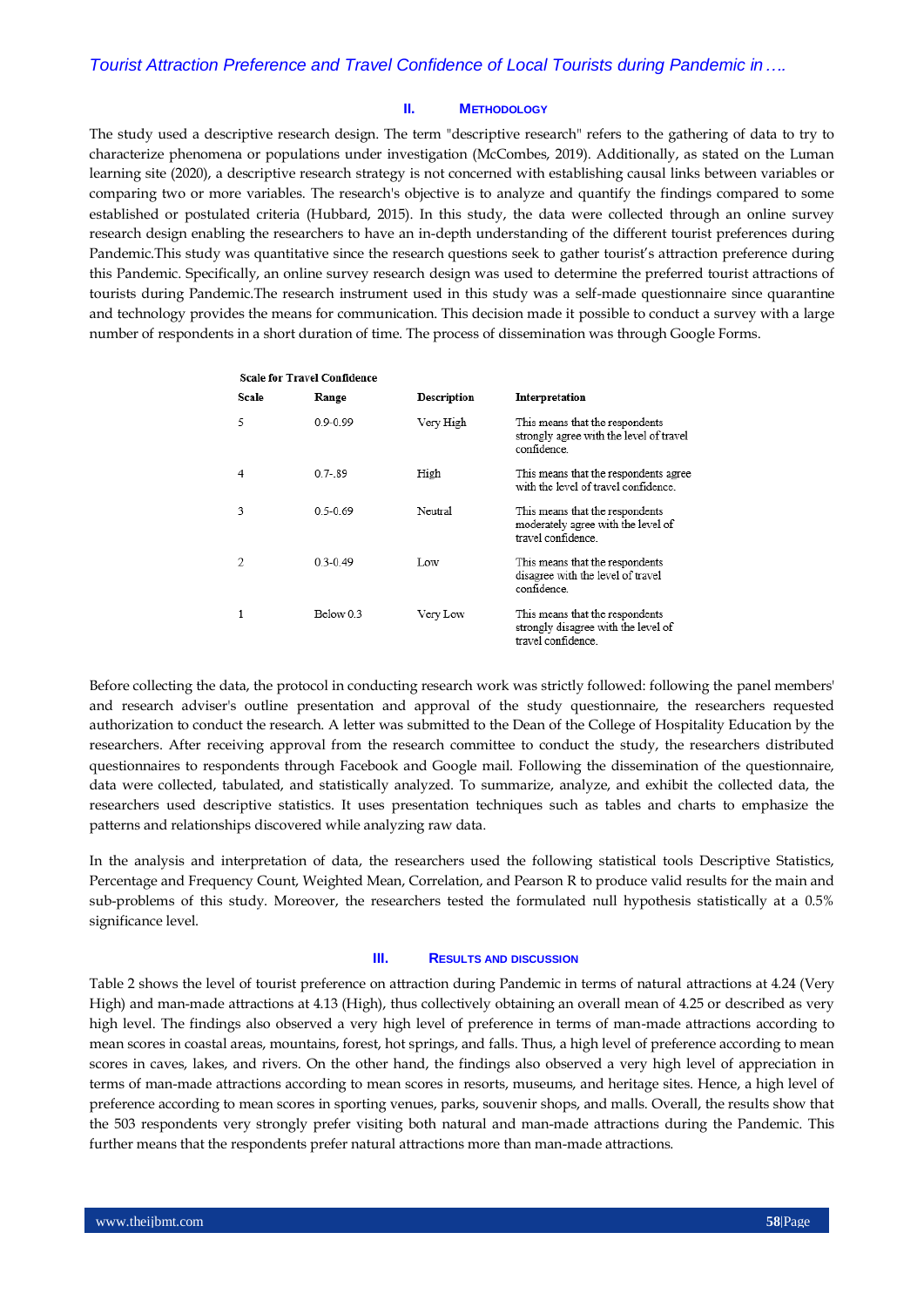The same result was observed in the study conducted by Chieh Lu-Li (2016), which shows that most tourists prefer Nature-based Tourist Attractions. In addition, the findings of this research study provide implications for research in nature-based tourism. Further, the result was also in consonance with the survey conducted by An, Markowski, Bartos, Rzenca, and Namiecinski (2019), wherein their findings show that majority of tourists prefer nature-based tourist attractions, so they offer intelligent tourism marketing and management strategies for nature-based tourism destinations.

| Table 2. Level of tourist preference on attraction during pandemic |      |                          |                    |
|--------------------------------------------------------------------|------|--------------------------|--------------------|
| <b>Indicators</b>                                                  | Mean | Std.<br><b>Deviation</b> | <b>Description</b> |
| <b>Natural Attractions</b>                                         |      |                          |                    |
| Mountain                                                           | 4.38 | 0.75                     | Very High          |
| Falls                                                              | 4.31 | 0.84                     | Very High          |
| River                                                              | 4.08 | 0.97                     | High               |
| Forest                                                             | 4.37 | 0.83                     | Very High          |
| Cave                                                               | 3.80 | 1.07                     | High               |
| Lakes                                                              | 4.19 | 0.93                     | High               |
| Coastal Areas                                                      | 4.45 | 0.79                     | Very High          |
| Hot Springs                                                        | 4.36 | 0.83                     | Very High          |
| Total                                                              | 4.24 | 0.63                     | Very High          |
| <b>Man-made Attraction</b>                                         |      |                          |                    |
| Museum                                                             | 4.38 | 0.83                     | Very High          |
| Resort                                                             | 4.42 | 0.80                     | Very High          |
| Mall                                                               | 3.86 | 1.07                     | High               |
| Park                                                               | 4.04 | 0.99                     | High               |
| Heritage Sites                                                     | 4.31 | 0.89                     | Very High          |
| Souvenir Shops                                                     | 3.90 | 1.05                     | High               |
| Sporting Venues                                                    | 4.09 | 2.48                     | High               |
| Others                                                             | 4.02 | 1.08                     | High               |
| Total                                                              | 4.13 | 0.77                     | High               |
| Overall                                                            | 4.25 | 0.56                     | Very High          |
|                                                                    |      |                          |                    |

The tourist preference is more inclined toward natural attractions. This has implications for the academe, professionals, and future scholars to better understand visitor preferences and the local tourism business. They might look for relevant information in Davao City and other parts of the Philippines to help broaden their horizons and focus. Other characteristics, such as age and gender, may be considered. They may also investigate whether the tourists' gender has a substantial impact or influence on their choice of tourist attraction. Hence, its practical implications will result in significant improvements that will improve and enhance their entire tour and travel experience, as well as the availability of options to choose from based on their scope of preference.

Overall, these findings can aid in a better understanding of how tourists view and pick their locations, allowing for more successful marketing tactics to be developed. Aside from that, this research can help people make judgments throughout their trips. It supplies tourists with vital information on the most popular destinations in Davao City in the future. Contrastingly, local governments can examine the defects or distracting characteristics of less famous places and devise and encourage development and promotional activities to increase the number of visitors. As a result, future researchers can study and expand on this research by considering external and pull variables, such as the preference for tourist attractions over travel confidence.

Table 3 exhibited the level of travel confidence (TC) of domestic travelers with an overall mean of 4.25 or a very high level. This indicates that there is a very high probability that respondents are confident to tour a tourist destination in Davao City that is not seriously affected by the COVID-19 outbreak.The same result was observed from the study by Newfoundland Labrador (2021), a successful vaccine roll-out has been touted by many as the key to re-engaging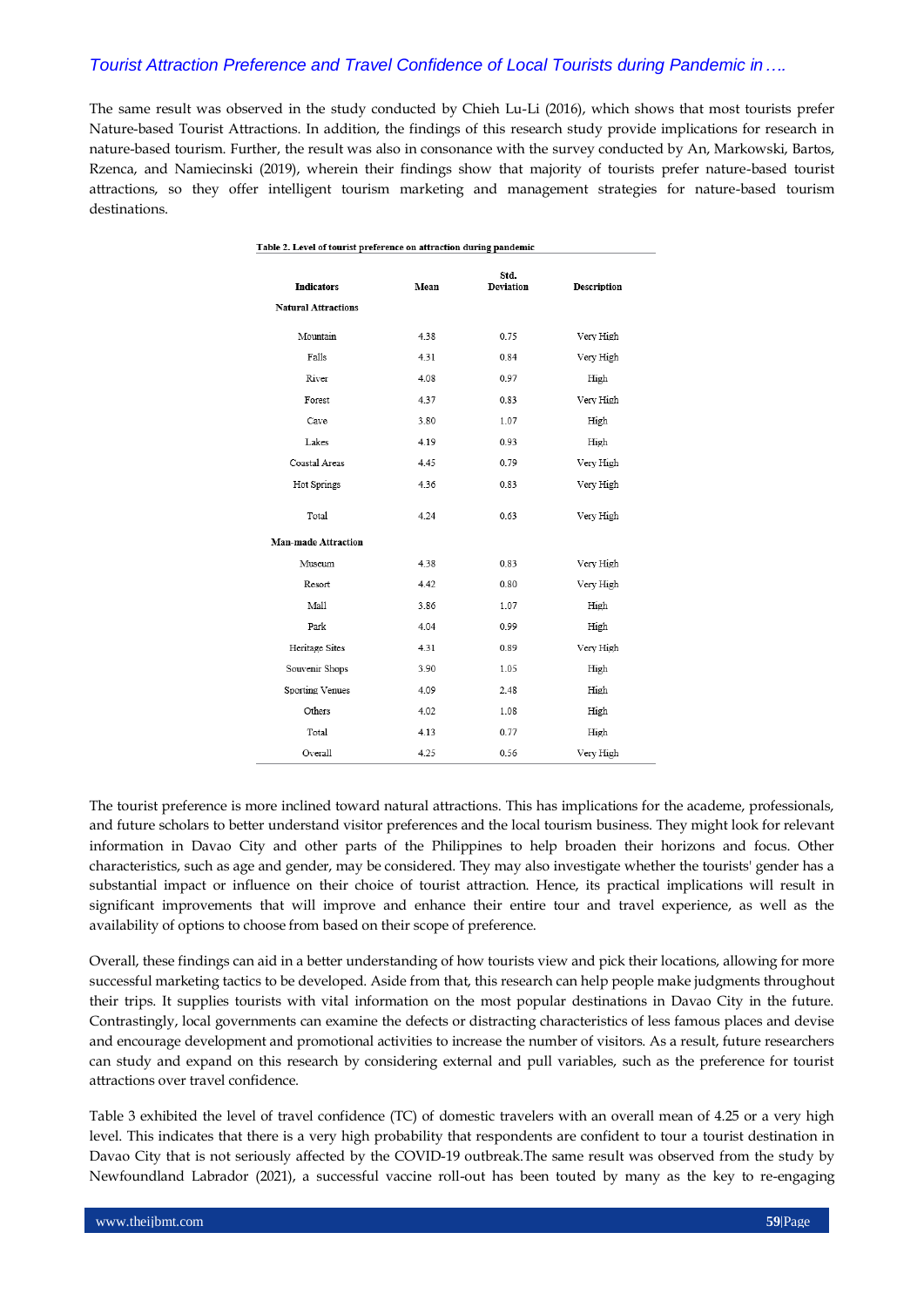consumers with travel, and research suggests that the COVID-19 vaccine appears to be the ultimate confidence builder when it comes to traveling again.

Henceforth, the findings have practical implications for the local community and tourism industry. When choosing a tourist attraction during a pandemic will help in determining the level of confidence that travelers have in their trip arrangements. As a result, it will increase the visibility of the tourist attraction in the community, which will attract more visitors.

#### Table 3. Level of travel confidence of travelers

| <b>Travel Confidence</b>                                                                                                                                         | Mean  | Std.<br><b>Deviation</b> | <b>Description</b> |
|------------------------------------------------------------------------------------------------------------------------------------------------------------------|-------|--------------------------|--------------------|
| 1. I am fully confident that I can tour to<br>a tourist destination in Davao City<br>that is not seriously affected by the<br>COVID-19 outbreak if I really want | 4.0   | 0.854                    | High               |
| to.<br>2. After this pandemic end, I will travel<br>to Davao City.                                                                                               | 4.38  | 0.790                    | Verv High          |
| 3. I will continue to minimize the<br>duration of face-to-face meetings and<br>teamwork activities even after Covid-<br>19 pandemic.                             | 4 0 9 | 0 904                    | High               |
| 4. I am willing to travel to the tourist<br>destinations in Davao City when the<br>pandemic has ceased.                                                          | 4.54  | 0.667                    | Very High          |

Table 4 shows tourists' preference and travel confidence of tourists with an overall result of 0.340, which interprets a low correlation since natural attractions correlate with 0.322, which interprets a low correlation, while man-made attractions are 0.265, which is a very low correlation. Further, the result shows that there is a low correlation between Tourist Attraction Preference and Travel Confidence.

|         | Table 4. Correlation Matrix of the preference and travel confidence of tourists |             |                                |
|---------|---------------------------------------------------------------------------------|-------------|--------------------------------|
|         |                                                                                 | Correlation | <b>Description</b>             |
|         | <b>Natural Attractions</b>                                                      | $0.322*$    | <b>Low Correlation</b>         |
| Overall | <b>Man-made Attractions</b>                                                     | $0.265*$    | <b>Very Low</b><br>Correlation |

°p≤0.05

Further, it shows the correlation between natural attractions, man-made attractions, and tourist preference when analyzed according to a level of confidence. The overall p-value of 0.05 showed that no significant relationship existed. Thus, the null hypothesis of the study was accepted. Concerning the level of confidence, the indicators natural Attractions (0.322), man-made Attractions (0.265), and tourist preference (0.340) show there is no significant relationship existing that accepts the null hypothesis of the study. This further means that the tourists' preference for tourist attractions does not affect their travel confidence.

Similar to the study of Chebli & Ben Said (2020), Tourist preferences, perceptions, and attitudes to leisure are changing. Interest in activities emerges in the effect of social distancing like walking and biking. Their study, relatively, is not significant since it presents tourists' hesitance to travel because of the risk of getting infected. In their conclusion, the disease influences tourists' intention to travel and travel with a group. Hygiene & health also play a vital factor in tourist travel choices. Lastly, health standards and the health system destination performance; play a significant role in applying travel choices. More careful tourists tend to focus on overseeing the health status or condition of a destination before planning for a trip. When tourists' preferences are compared prior to and after the COVID-19 Pandemic, hygiene practices of lodging facilities have been critical all through time. Tourists place a premium on the cleanliness of lodging establishments, the surrounding environment, and establishments.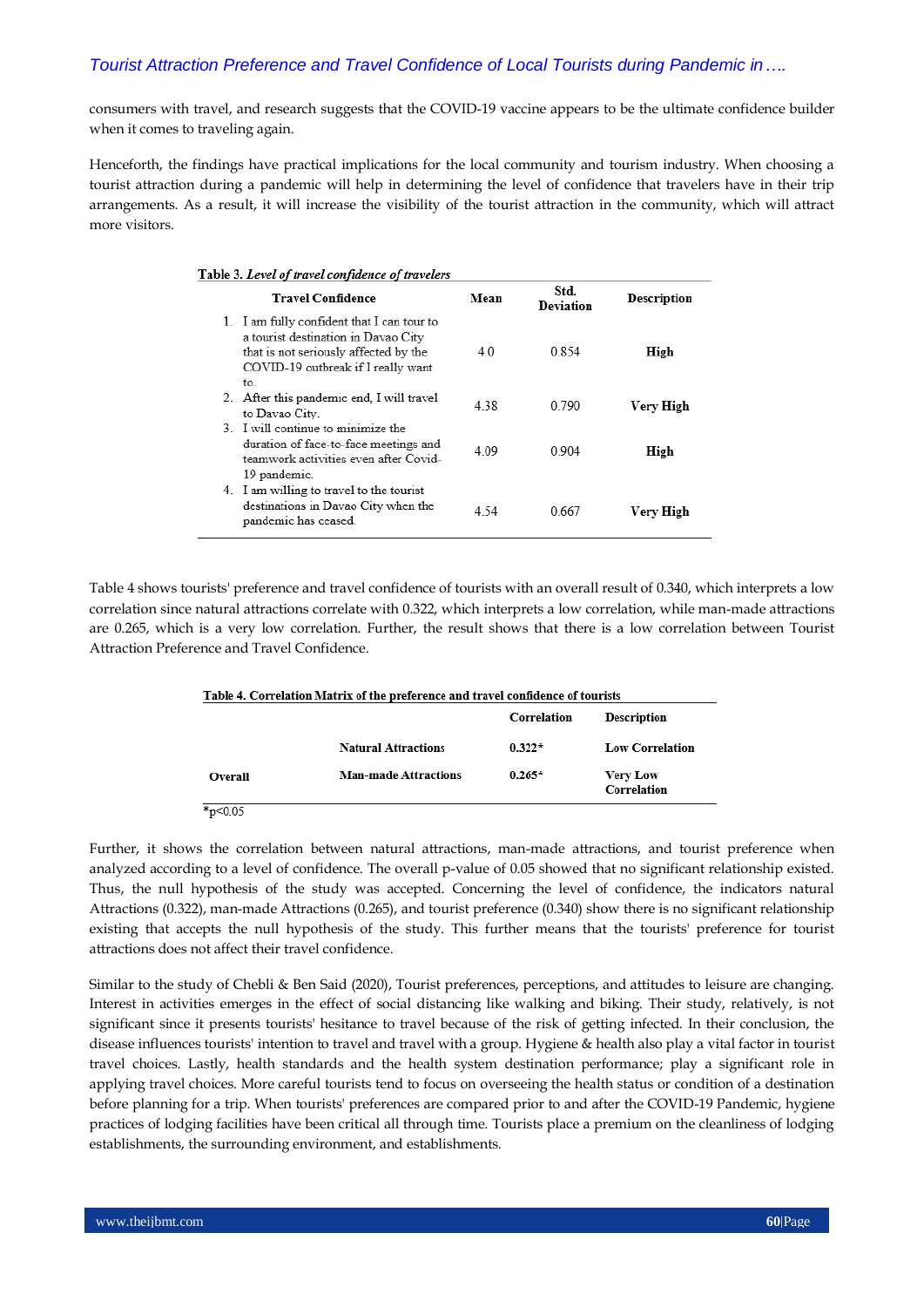Furthermore, social connection has become the most crucial component in determining local tourists' location choices. It turns out that, among other considerations, the tourist goal of visiting is through their friends and relatives, which is the most significant aspect. The data indicate that the two most essential factors influencing their travel confidence are seeing friends and family and obtaining some rest (Jovanović et al., 2015).

### **IV. CONCLUSION AND RECOMMENDATION**

The findings in tourist attraction preferences during the Pandemic were valued at 4.25, indicating that the 503 respondents preferred to visit both natural and man-made attractions during the Pandemic. As the implications for destination management and local government, there will be major enhancements that will improve and enrich their overall tour and travel experience, as well as the availability of options from which to choose depending on their scope of interest and preferences, allowing for the development of more effective marketing strategies. Aside from that, this research can assist people in making decisions during their travels. It provides tourists with vital information on the most highly regarded future destinations in Davao City. Local governments, on the other hand, can examine the flaws or distracting characteristics of less well-known locations and devise and encourage development and promotional activities to increase the number of visitors.

The findings in travel confidence during the Pandemic have practical implications for the local community as well as for the tourism industry in general. When selecting a tourist attraction during a pandemic will aid in determining the level of confidence that travelers have in their trip plans. As a result, it will increase the visibility of the tourist attraction in the community, which will, in turn, attract more visitors. In terms of tourist attraction preference and travel confidence, the results reveal that there is a low correlation between the two. As the implications, future researchers can explore and build on this research by taking external and pull variables into account, such as a preference for tourism attractions over travel confidence. This further means that the tourists' preference for tourist attractions does not affect their travel confidence.

#### **REFERENCES**

- [1] Arce, J. J. (2019, March). Forests, inclusive and sustainable economic growth. Retrieved from United Nations Forum on Forests: https://www.un.org/esa/forests/wp-content/uploads/2019/04/UNFF14-BkgdStudy-SDG8-March2019.pdf
- [2] Attractions industry COVID-19: preparing for recovery. (2020, April 23). Retrieved from Blooloop: https://blooloop.com/features/attractions-industry-covid-19-recovery/
- [3] Azila Azmi, Azrul Abdullah, Sri EndahNurhidayati, & Gareth Shaw. (2020, September). SHOPPING AND TOURISM: A STATE-OF-THE-ART REVIEW. Retrieved from ResearchGate:https://www.researchgate.net/publication/344225918\_SHOPPING\_AND\_TOURISM\_A\_STATE-OF-THE-ART\_REVIEW
- [4] Baroro, P. (2016, August 8). 10 Eco-Tourism Parks in the Philippines for Your Next Family Outing. Retrieved from TripZilla: https://www.tripzilla.com/eco-tourism-parksphilippines/41908?fbclid=IwAR18TX6RVMd8kg0JzhDn8FMl\_kqDQ6BnXOHX9vmaPjhBAWzqtPOp09jnYcQ
- [5] Barrow, M. (2021, July 16). The Mountain Environment. Retrieved from http://www.primaryhomeworkhelp.co.uk/mountains/tourism.htm?fbclid=IwAR27e2tize3wNZVZgsoTesVvgi CRXMSr3gurQXXlvMDzk\_JS6NCT-a8Q9gU
- [6] C., &. P. (2019, February 23). River Tourism. Retrieved from ResearchGate: https://www.researchgate.net/publication/230582421\_River\_Tourism
- [7] Chebli, A. &. (2020). THE IMPACT OF COVID-19 ON TOURIST CONSUMPTION BEHAVIOUR: A PERSPECTIVE ARTICLE. Retrieved from Journal of Tourism Management Research: https://doi.org/10.18488/journal.31.2020.72. 196.207
- [8] Council, W. T. (2016, July 1). How national parks around the world influenced sustainable tourism development. Retrieved from World Travel & Tourism Council: https://worldtraveltourismcouncil.medium.com/hownational-parks-around-the-world-influenced-sustainable-tourism-development-6e149cfc0688
- [9] COVID-19 The Impact on Tourist Behaviours. (n.d.). Retrieved from Bloom Consulting Countries Regions and Cities: https://www.bloom-consulting.com/journal/wpcontent/uploads/2020/07/BC\_D2\_Covid\_19\_Impact\_Tourist\_Behaviours.pd
- [10] Descriptive Method. (n.d.). Retrieved from prezi.com: https://prezi.com/3rdptjum29u9/descriptive-method/
- [11] Dodds, R. & Holmes, M. (2017, December 29). Journal of Tourism & Hospitality rnal of Tourism &Hospitalit. Retrieved from Lake Watershed Tourists: Who They Are and How to Attract Them: https://www.longdom.org/open-access/lake-watershed-tourists-who-they-are-and-how-to-attract-them-2167- 0269-1000331.pdf
- [12] Franklin, A. (2018, December 12). Tourist Studies. Retrieved from Art tourism: A new field for tourist studies: https://journals.sagepub.com/doi/full/10.1177/1468797618815025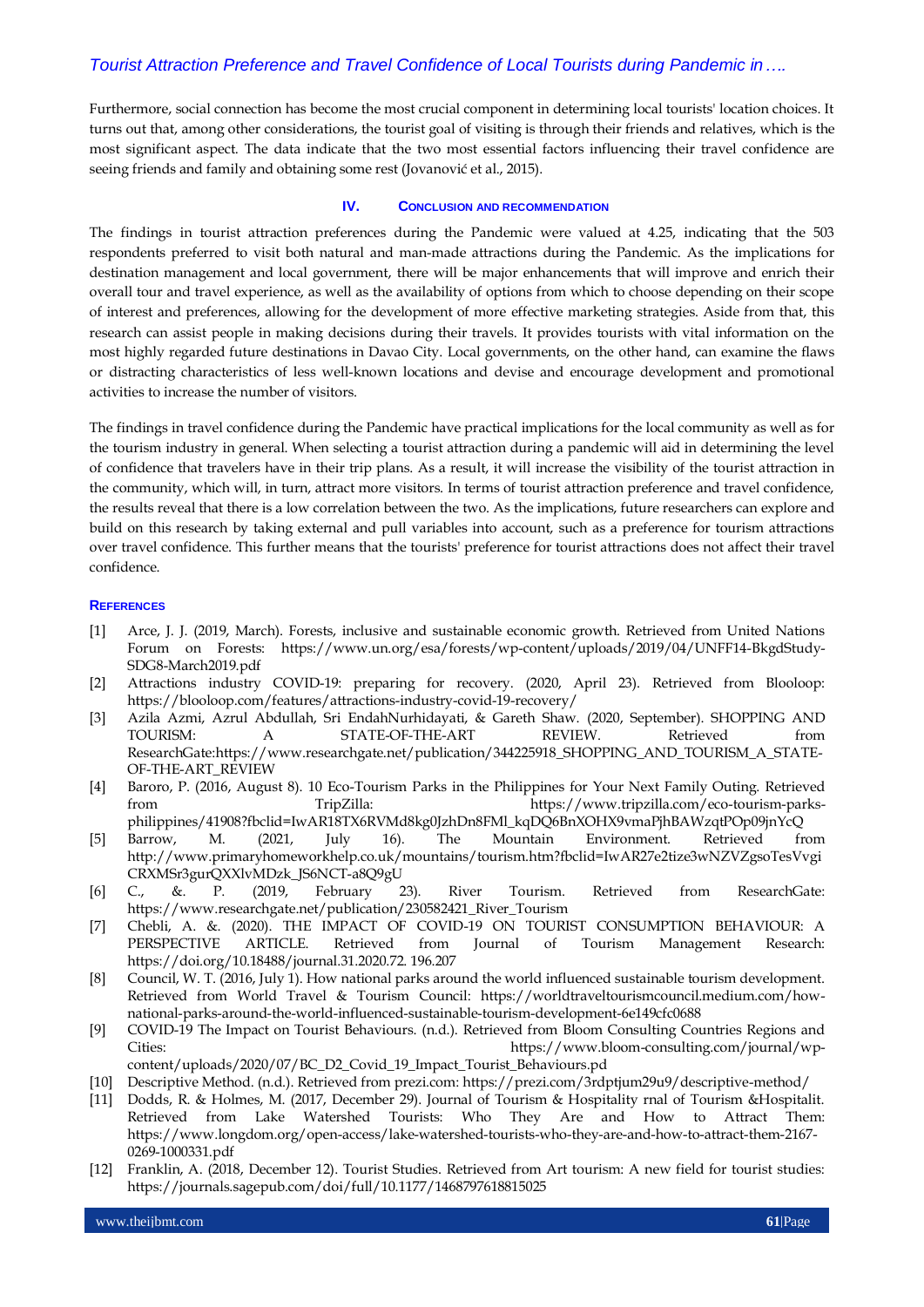- [13] Fuzzy Set Theory an overview | ScienceDirect Topics. (n.d.). Retrieved from Fuzzy Set Theory: https://www.sciencedirect.com/topics/engineering/fuzzy-set-theory
- [14] Galvez, D. (2020, September 17). Most Filipinos willing to travel even without COVID-19 vaccine. Retrieved from https://newsinfo.inquirer.net/1336571/most-filipinos-willing-to-travel-even-without-covid-19-vaccinesays-puya
- [15] Government of Canada. (2020, October 15). Retrieved from Canada.ca: https://www.canada.ca/en/publichealth/services/diseases/2019-novel-coronavirus-infection/latest-travel-health-advice.html
- [16] Haarhoff, R. &. (2017). Attributes that influence resort attractiveness: a case study of selected Kimberley resorts. Retrieved from African Journal of Hospitality: http://www.ajhtl.com/uploads/7/1/6/3/7163688/article\_44\_vol\_6\_\_3\_\_2017.pd
- [17] Historic site. (2021, February 19). Retrieved from Wikipedia: https://en.wikipedia.org/wiki/Historic\_site
- [18] Hotel industry suffers another blow with 3rd wave infection. (2020, October 28). Retrieved from The Malaysian Reserve: https://themalaysianreserve.com/2020/10/28/hotel-industry-suffers-another-blow-with-3rd-waveinfection/
- [19] How Safety and Security influence the decision of tourists to visit another destination. (n.d.). Retrieved from GRIN: https://www.grin.com/document/365399
- [20] IGI Global. (2021). Retrieved from What is Religious Tourism: https://www.igiglobal.com/dictionary/religious-tourism-inzimbabwe/64699?fbclid=IwAR3q8FLAqaViC0vrY0NTeLoasR0BAfl\_OEku8gPhS4NaisuhU25LTjuTXs#:~:text=Religious%20tourism%20which%20is%20also,and%20internal%20(spiritual)%20leisure
- [21] Introduction to Psychology. (n.d.). Retrieved from Lumen: https://courses.lumenlearning.com/wmopenpsychology/chapter/outcome-approaches-to-research/
- [22] INTRODUCTION TO TOURISM AND HOSPITALITY IN BC 2ND EDITION. (n.d.). Retrieved from BCcampus:

https://opentextbc.ca/introtourism2e/chapter/attractions/?fbclid=IwAR1jR2cWuhbmRaDncQo9YWmbNKMt VAwgK2Nf-wlzmDzs-NNhXaVeZcC-oqg

- [23] Journal of Vacation Marketing. (n.d.). Theatrical performance in the tourism industry: An importance– satisfaction analysis, 129–141. Retrieved from Theatrical performance in the tourism industry: An importance– satisfaction analysis.
- [24] JUMPSIX2. (2018, September 15). The Sports Facilities Companies. Retrieved from What is Sports Tourism? https://sportsfacilities.com/what-is-sports-tourism/
- [25] Kim, G. S., Chun, J., Kim, Y., & Kim, C. K. (2021, March 15). MDPI. Retrieved from Coastal Tourism Spatial Planning at the Regional Unit: Identifying Coastal Tourism Hotspots Based on Social Media Data: https://www.mdpi.com/2220-9964/10/3/167
- [26] Labrador, N. (2021, February). Travel and Tourism During COVID-19 Consumer Research. Retrieved from https://www.gov.nl.ca/tcar/files/tt\_covid\_cons\_res.pdf
- [27] Le Thanh An, JanuszMarkowski, Maciej Bartos, Agnieszka Rzenca and Piotr Namiecinski. (2019, March 5). An evaluation of destination attractiveness for nature-based tourism: Recommendations for the management of national parks in Vietnam. Retrieved from Nature Conservation: https://natureconservation.pensoft.net/article/30753/
- [28] Li, C.-L. (2016). Why Do People People Travel to Nature to Nature-Based Tourism Destinations? Retrieved from Scholar Works: https://scholarworks.umass.edu/cgi/viewcontent.cgi?article=1525&context=ttra
- [29] Mäntymaa, E., Tyrväinen, L., Juutinen, A., &Kurttila, M. (2019, October 18). Importance of forest landscape quality for companies operating in nature tourism areas. Retrieved from ScienceDirect: https://www.sciencedirect.com/science/article/pii/S0264837718315898
- [30] Melaka sees increase in hotel cancellations due to conditional MCO in Klang Valley. (2020, October 16). Retrieved from The Star Online: https://www.thestar.com.my/news/nation/2020/10/16/melaka-seesincrease-in-hotel-cancellations-due-to-conditional-mco-in-klang-valley
- [31] Mi, C., Chen, Y., Cheng, C. S., Uwanyirigira, J. L. and Lin, C. (2019, May 7). MDPI. Retrieved from Exploring the Determinants of Hot Spring Tourism Customer Satisfaction: Causal Relationships Analysis Using ISM: Exploring the Determinants of Hot Spring Tourism
- [32] Miller, M.L., Hadley, N.P. (2021, June 10). Encyclopedia of Coastal Science. Retrieved from Tourism and Coastal Development: https://link.springer.com/referenceworkentry/10.1007%2F978-3-319-93806-6\_328
- [33] Mountain tourism. (2019, December 1). Retrieved from CEOpedia Management Online: https://ceopedia.org/index.php/Mountain\_tourism?fbclid=IwAR3HZnx5c27RTjtzQ2bFd8GyI6L9JjZa1wFw\_yt k39doM83lu\_tF40tb3Fk
- [34] MOUNTAIN TOURISM. (2021). Retrieved from UNWTO: https://www.unwto.org/mountaintourism?fbclid=IwAR0BAxNTsr0DY7-CU3BqN\_nf1G4LVVYbcpVhrCyXwTDOr0a5pqVo95UGHAM
- [35] Museums Create a Unique Place in Worldwide Tourism Industry. (2021). Retrieved from Future Market Insights: https://www.futuremarketinsights.com/reports/museum-tourism-sector-
- overview?fbclid=IwAR3dgbTqRDlZFPdUTiUshpxM2iLBJFV1WnFX8P8zw8LldDAAwGg\_UP-pvrE
- [36] N. (2020, August 9). Adventure Tourism Definitions, History, Types, Characteristics & Features, or Importance. Retrieved from Tourism Notes: https://tourismnotes.com/adventure-tourism/